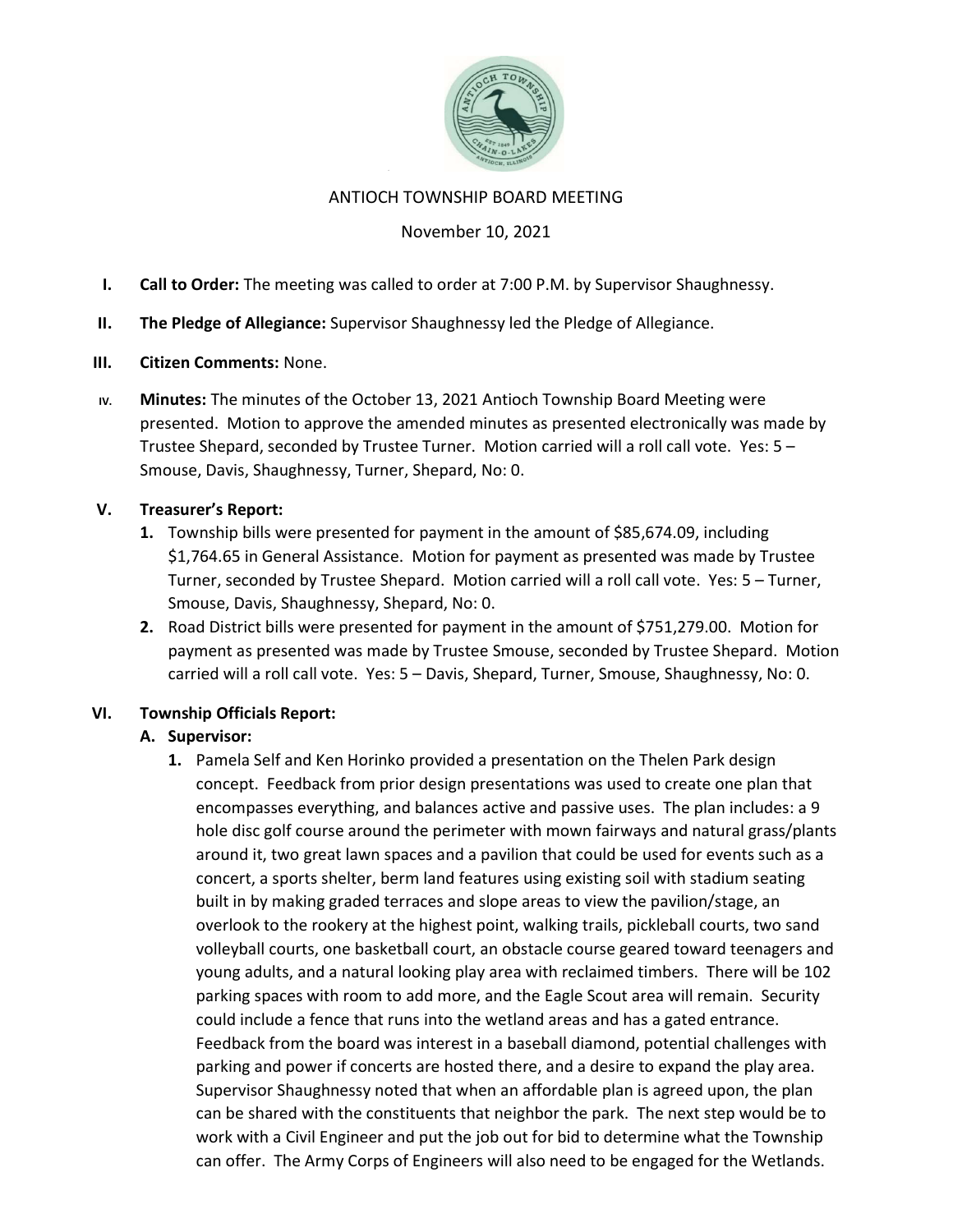- 2. Supervisor Shaughnessy reported that he, Assessor Perry, and Clerk Dyer Dawe will be attending the Township Officials of Illinois virtual education seminar.
- 3. Supervisor Shaughnessy shared that the Antioch Lions Club and the Township are partnering to provide 85 Thanksgiving baskets to those in need. The Rotary Club is distributing an additional 75 Thanksgiving baskets. Assembly is November 19, 2021 from 4-5:30 P.M. at the Township and pick-up is 10:00 A.M. – 12:00 P.M. November 20, 2021 at the Township.
- B. Clerk: No update.
- C. Assessor: No update.

## D. Highway Commissioner:

1. Highway Commissioner Ring was absent, but provided the following report. Blacktop is complete and shoulder work is continuing.

## E. Trustee Reports:

# 1. Senior Services, Trustee Davis:

- a. 35 seniors attended Badda Boom Badda Bingo on October 21, 2021. Walmart provided flu shots at the Township on October 21 and 22, 2021. October 27, 2021 40 seniors attended the Holocaust Museum. The planned movie was not shown at the Antioch Theatre on November 1, 2021 so the group went to Little Bean Café, and a small group then went to Oliverii North for the \$11.00 Luncheon. November 5, 2021 13 seniors wrote 150 cards for troops. December 6, 2021 Planes, Trains, and Automobiles will be shown at 10:00 A.M. at the Antioch Theatre, followed by \$11.00 lunch at Oliverii North. December 15, 2021 is Holiday Inn at Fireside in Fort Atkinson, WI. December 21, 2021 is the Holiday Luncheon For \$10.00 per person at the VFW from 11:30 – 2:00 P.M., with John Ludy providing entertainment.
- 2. Finance, Trustee Turner: No update.

# 3. Parks, Trustee Shepard:

a. The ice rink at Osmond Park is being filled so it will freeze when cold weather hits. The natural plants are down. Disc golf signage went up. Supervisor Shaughnessy shared that portable lights will be borrowed from Vikings for the ice rink and sled hill. The Township is working with the Village to obtain a Community Officer to turn the lights off each night.

# 4. Public Safety and Transportation, Trustee Smouse:

- a. November 17, 2021 at 5:00 P.M. is a virtual meeting regarding Deep Lake Road improvements from Route 173 to the state line.
- b. The Kyle Rittenhouse case is coming to a close, and more vigilance may be needed due to the mentions of Antioch in the trial. Hyper-Reach can be leveraged if necessary. Chief Guttschow and Mayor Gartner are actively assessing the situation.

### VII. New Business:

- A. Supervisor Shaughnessy reported that the board has the draft Township Tax Levy available for review. A 4.9% increase is being requested, which means a public hearing is not required. The draft Road District Levy will be available by November 18, 2021 to ensure availability 20 days prior to adoption at the December 8, 2021 board meeting.
- 1. Trustee Smouse made a motion to approve the 2022 Township Meeting Calendar as presented, seconded by Trustee Turner. Motion carried will a voice vote. Yes: 5, No: 0.